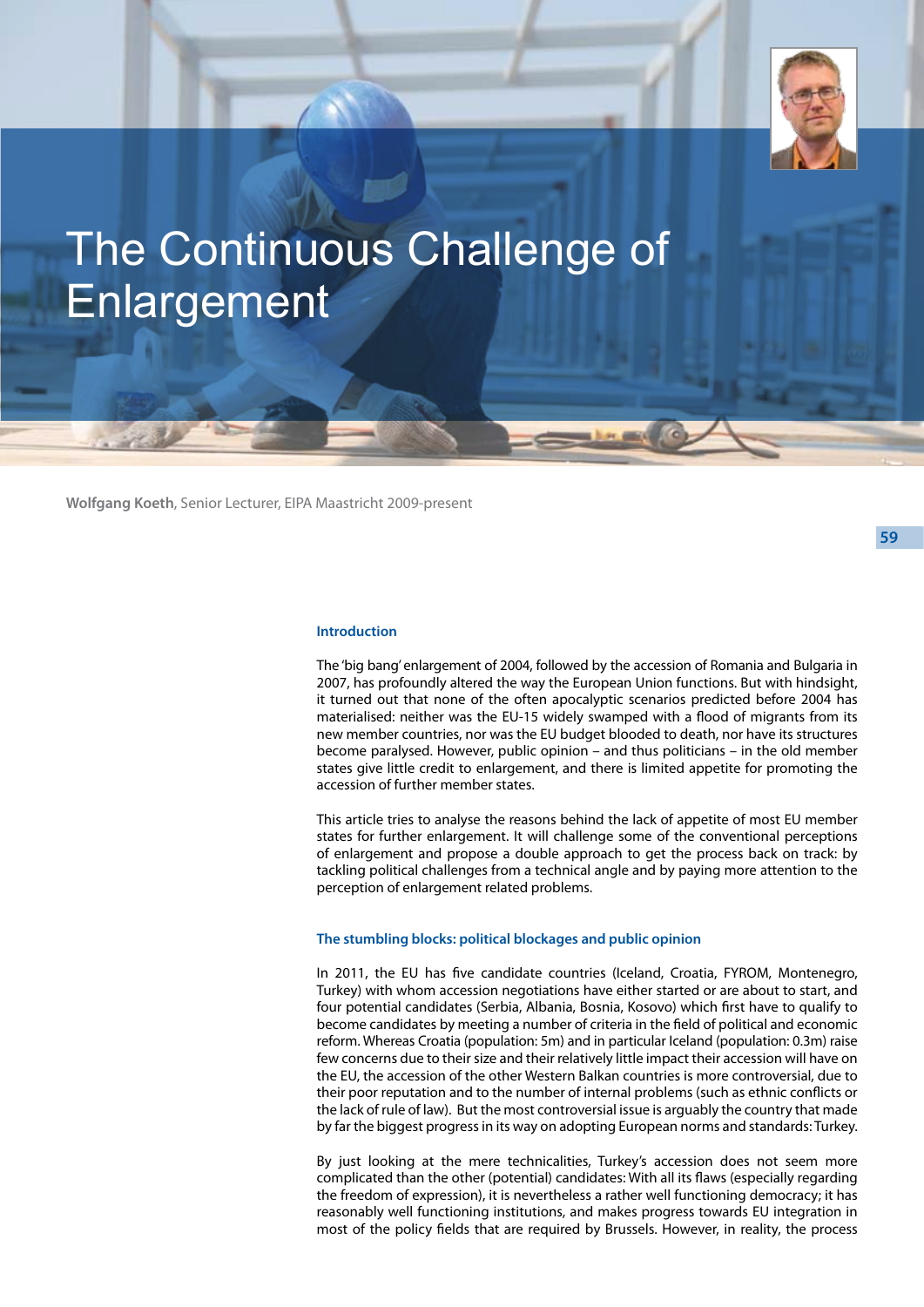grinded to a halt, for two reasons: first, the blockage of the accession negotiations due to the unresolved Cyprus question, with EU member Cyprus vetoing the opening of further negotiation chapters (and the closing of currently open chapters). Second, public opinion in most of the Member countries is negative regarding Turkey's accession<sup>1</sup>.

The freezing of Turkey's accession negotiations, the standstill in EU-NATO relations, and the danger of regional instability in the Western Balkans - due to a failure to address the Kosovo issue - are directly linked to the unresolved Cyprus question. With no solution to these fundamental questions of EU strategic interests in sight, both the enlargement process and the Common Security and Defence Policy risk becoming lame ducks, thus undermining the relevance of the EU as a global player and strategic actor.



## **A technical bypass to political problems?**

How might these deeply entrenched political blockages be overcome? Here it might be helpful to remember that the process of rebuilding Europe after WWII started as a technical process (with the Coal and Steel Community) before becoming more obviously political. A good recent example of a technical solution to a political problem is the answer found to address the fear of paralysis in EU decision making after the 2004 enlargement: some technical modifications in the Council of Minister's rules of procedure - hardly spectacular and rarely noticed by people outside the Brussels bubble - had a definite and positive impact and made decision making after 2004 easier than before<sup>2</sup>. In the same way, the freeze of Turkey's accession negotiations and of EU-NATO relations - due to differences between NATO member Turkey and EU member Cyprus - could be overcome by taking a more pragmatic approach (*i.e.* increasing security for EU and NATO staff in Afghanistan as the result of exchange of intelligence between the two organisations), instead of leaving the issue to emotionally charged history-laden political debates in both capitals.

#### **Problems and their perception: public opinion matters**

The other much underrated challenge to the accession process is public opinion in the member states. This is in particular true with regard to Turkey<sup>3</sup>. Technically, it would be only a question of time before Turkey (and the other candidates) meet the criteria for membership: being fully fledged democracies with a competitive economy that have taken on board the 120,000 pages of EU rules and regulations. But of course, enlargement is also highly political, as any accession (even after the Lisbon Treaty) has to be ratified by all existing members. The governments of the member states know that the perspective of having Turkey as (soon to be) biggest, rather poor and Muslim member - with agenda setting powers - is hardly appealing to most of their voters. Hiding behind the *vox populi* 

is, in fact, a convenient way for governments to discard the responsibility for the rejection of Turkey on their voters. Turkey might have very strong arguments why the EU would benefit from having it as a member: its economic and demographic dynamism, its role for regional security and stability, as a political bridge to the Muslim world, as a buffer zone towards the Middle East and its moderating influence on Muslims within and outside the borders of the EU.

Turkey will eventually realise that this debate cannot be won with rational arguments alone.

Whereas these arguments are relevant and valuable, they are not likely to convince a broader public more susceptible to fears of immigration, of radical Islam and of an EU losing its European character. Therefore, Turkey will eventually realise that this debate cannot be won with rational arguments alone and that they also have to target existing underbelly fears through public diplomacy and perception management<sup>4</sup>. Turkey also will have to realise the extent to which negative public opinion in particular member states is the result of often suboptimal integration of the Turkish diasporas into their host societies and to be more proactive in looking for solutions.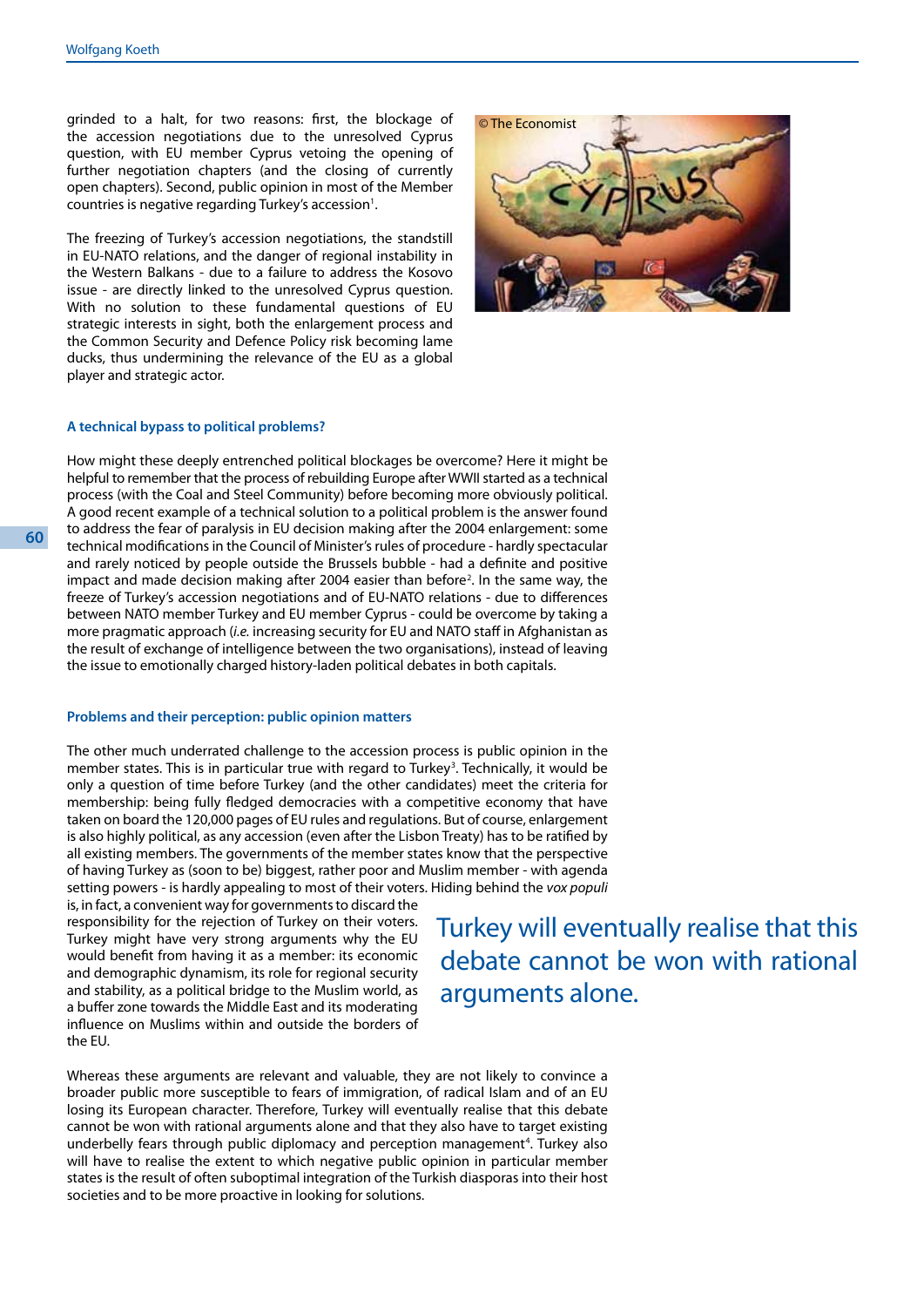#### **The EU in 2020: a look into the enlargement crystal ball**

At this point, it might be useful to move beyond analysing the existing problems and to engage into some out-of-the-box thinking in order to overcome the current stalemate. The author therefore takes the liberty of offering a hypothetic and optimistic - but maybe not entirely unrealistic – agenda of how the enlargement process could eventually unfold during the next decade:

**2012:** After repeated casualties among EU Police trainers in Afghanistan, Turkey decides to drop its veto on the sharing of NATO intelligence with the EU. Also, in order to put pressure on the incoming Cypriot EU Presidency, Turkey decides unilaterally to open its ports temporarily to Cypriot vessels. Accession negotiations are opened with FYROM after a compromise with Greece on the name issue (using the term 'Republic of Northern Macedonia' externally, but continuing using the name 'Macedonia' internally)

In the second half of 2012, the Cypriot Presidency gets under heavy diplomatic pressure to make a move towards Turkey and unblocks the opening of negotiations for five additional chapters. Cyprus also drops its veto on signing of a Stabilisation and Association Agreement with Kosovo, provided that Serbia is granted the status of EU candidate.

**2013:** The Stabilisation and Association Agreement between the EU and Kosovo is signed. Serbia and Albania get the status of candidate countries.

**2014:** Following a comprehensive agreement on land ownership on the island (involving important financial compensations paid by the EU), Turkey fully recognises the Greek Cypriot authorities and decides to permanently open its ports to Cypriot vessels. Serbia agrees on a territorial exchange with Kosovo allowing it to retain the Serbian populated North of Kosovo. The EU recognises the Republic of Kosovo under its constitutional name. Serbia and Albania are opening accession negotiations.

**2015:** Turkey launches PUDISTEA (Public Diplomacy Surge for Turkish EU Accession) in order to reverse EU public opinion on Turkish EU membership, with a budget of €100m over five years. During the first nine months of the campaign, the level of public support within the EU for the accession of Turkey goes up from 22% to 29%. In parallel, Turkey also sets up the 'TUDIF' (or Turkish Diaspora Integration Funds) shaped on the model of the European Social Funds in order to raise the level of professional qualification of Turkish citizens living the EU.

**2016:** In the second year of PUDISTEA implementation, public support to Turkish accession has climbed to 36%. After a fundamental local government reform and the restructuring of its police force, Bosnia is given the status of a candidate country.

**2017:** The Republic of North Macedonia becomes a member of the EU. One week later, following a landslide referendum, the country reverts to the name of 'Republic of Macedonia'. In the third year of PUDISTEA, public support to Turkish accession has climbed to 41%.

**2018:** After the transfer of former President Lukashenka to The Hague, Belarus expresses it desire to become a member of the EU. In the framework of a EU-Police mission, Kosovo has sent 30 police trainers to Afghanistan. In the fourth year of PUDISTEA, public support to Turkish accession has climbed to 47%.

**2019:** Serbia, Kosovo and Albania become members of the EU (extensive safeguard clauses regarding the rule of law and freedom of movement). Under the Romanian EU Presidency, Moldova, Ukraine and Belarus are given the status of 'potential candidate countries'. Turkey provides the bulk of peacekeepers in CSDP missions. In the fifth year of PUDISTEA, EU public support for Turkish accession peaks at 51%.

**2020:** After the closure of the last two chapters of the accession negotiations (freedom of movement and Institutions), Turkey becomes a member of the EU. The Accession treaty provides for a 20-year transition period before full freedom of movement and establishment for Turkish citizens in the EU will be realised. Turkey's number of votes in the Council of Ministers and EP seats will be frozen until 2040.